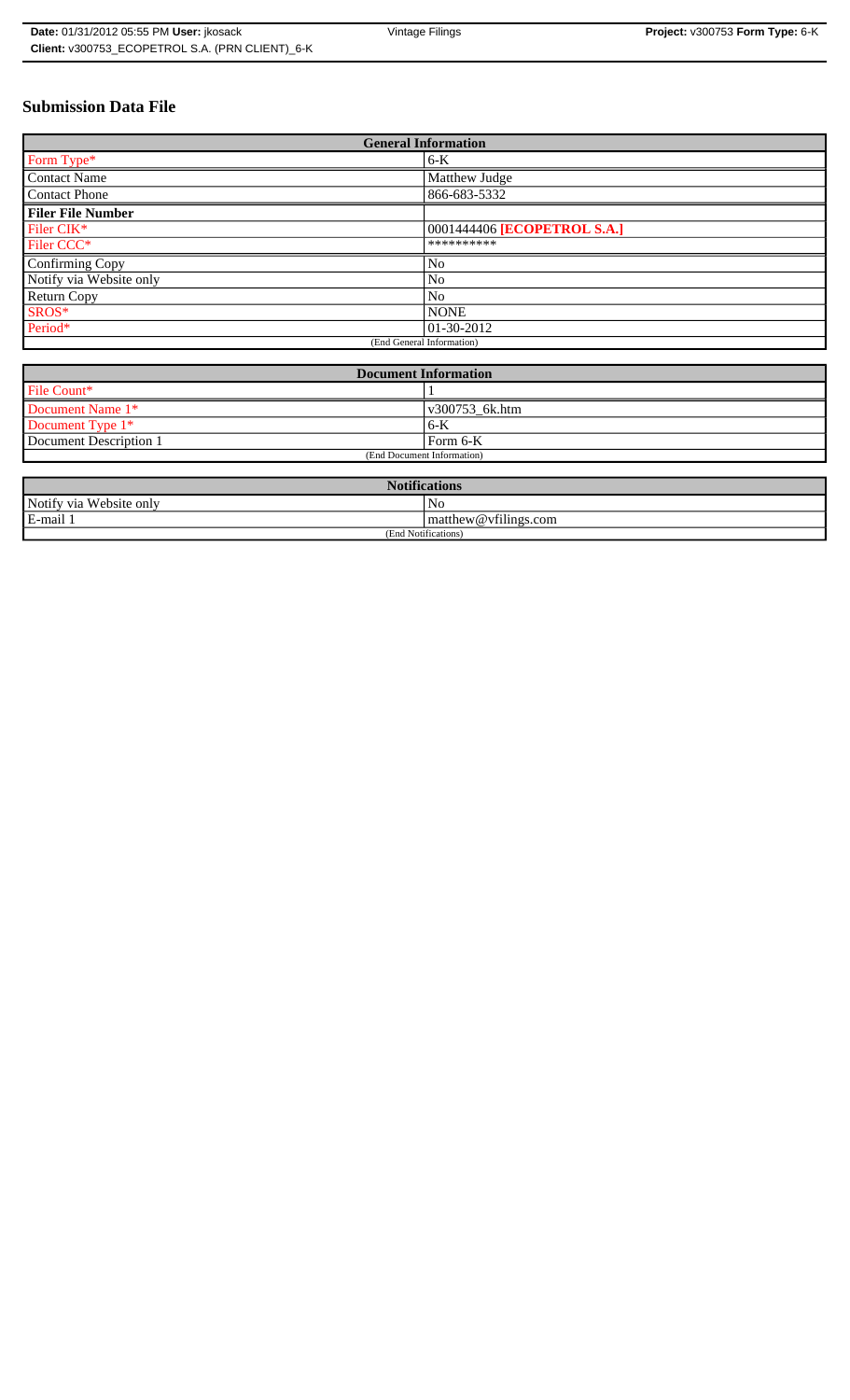#### **SECURITIES AND EXCHANGE COMMISSION Washington, D.C. 20549**  $\overline{a}$

## **FORM 6-K REPORT OF FOREIGN PRIVATE ISSUER PURSUANT TO RULE 13a-16 OR 15d-16 OF THE SECURITIES EXCHANGE ACT OF 1934**

January 2012

 $\overline{a}$ 

 $\overline{a}$ 

 $\overline{a}$ 

 $\overline{a}$ 

Commission File Number: 333-153452

**ECOPETROL S.A.**

*(Exact name of registrant as specified in its Charter)*

Carrera 7 No. 37 – 69 BOGOTA – COLOMBIA *(Address of registrant's principal executive offices)*

Indicate by check mark whether the registrant files or will file annual reports under cover Form 20-F or Form 40-F.

Form 20-F  $\boxtimes$  Form 40-F  $\Box$ 

Indicate by check mark if the registrant is submitting the Form 6-K in paper as permitted by Regulation S-T Rule 101(b)(1):

Yes □ No ⊠

Indicate by check mark if the registrant is submitting the Form 6-K in paper as permitted by Regulation S-T Rule 101(b)(7):

Yes □ No ⊠

Indicate by check mark whether by furnishing the information contained in this Form, the registrant is also thereby furnishing the information to the Commission pursuant to Rule 12g3-2(b) under the Securities Exchange Act of 1934.

 $Yes$   $\square$  No  $X$ 

If "Yes" is marked, indicate below the file number assigned to the registrant in connection with Rule  $12g3-2(b)$ : 82- $N/A$ 

1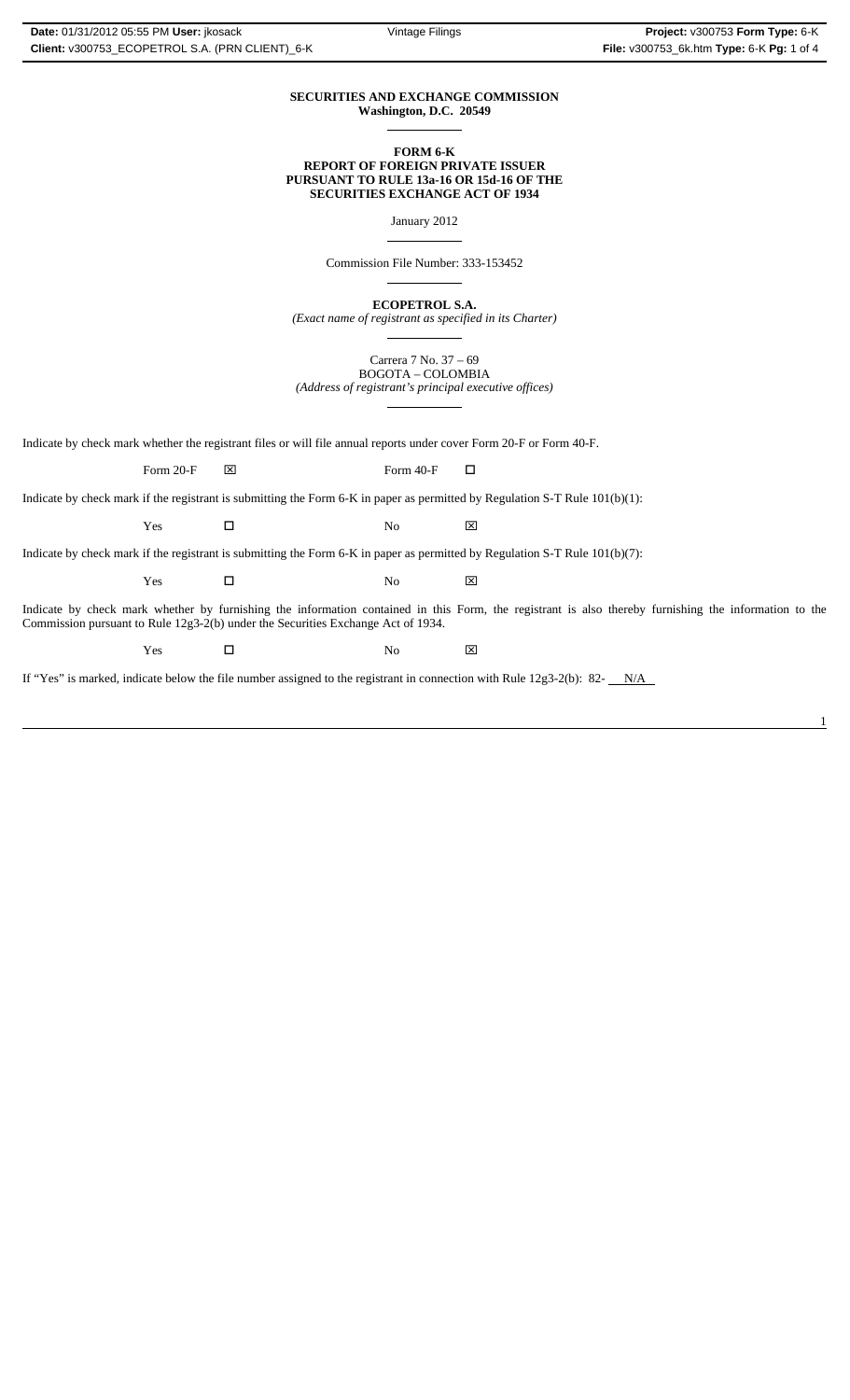# **Proven reserves of Ecopetrol Corporate Group increased by 8.3 % in 2011**

- **Proved net reserves (1P) as of Dec. 31 of 2011 amounted to 1,857 million barrels of oil equivalent (MMBOE)**
- **The reserve replacement ratio was 164%**
- **99% of the reserves were audited by three specialized independent firms**
- **Proved net reserves grew 63% in the last three years**

Ecopetrol S.A. (BVC: ECOPETROL; NYSE: EC; BVL: EC; TSX: ECP) announced today its consolidated proved reserves (1P) of oil, condensed and natural gas as of December 31, 2011 according to the Securities and Exchange Commission (SEC) technical standards and methodology. 99% of the reserves were audited by three specialized independent firms: Gaffney, Cline & Associates, Ryder Scott Company and DeGolyer and McNaughton.

Ecopetrol's Corporate Group proved net reserves of hydrocarbons at the end of 2011 amounted 1,857 million barrels of oil equivalent (MMBOE), which represents an increase of 8.3% compared to 1,714 MMBOE at the end of 2010. In 2011, there was an increase of 364 MMBOE of proven reserves and net production came to 221 MMBOE.

The reserve replacement ratio in 2011 was 164%, which means that 1.64 barrels were added to proven reserves for each barrel of oil equivalent produced.

In 2011, the corporate group's net production grew 17%. Despite the larger production, the reserves-to-production ratio, assuming the same production level of 2011 in the future, was 8.4 years.

Ecopetrol increased its net reserves by 63% in the past three years (2009-2011) from 1,137 MMBOE at the end of 2008 to 1,857 MMBOE as of December 31, 2011. During the same period, net production increased from 135 MMBOE in 2008 to 221 MMBOE in 2011, an increase of 64%. Reserves have grown at the same pace of production and the average reserve replacement rate for the three-year period was 236%.

Increase in proven reserves is due mainly to extensions of proven area, revisions of previous estimates in some fields, and acquisitions.

The main increase came from the following fields: Castilla, Cupiagua and Chichimene fields, operated directly by Ecopetrol; the Rubiales and Quifa fields, operated in partnership; as well as due the acquisition of Equion.

| <b>Proved Reserves (1P)</b>                |              |
|--------------------------------------------|--------------|
| (Net reserves, does not include royalties) | <b>MMBOE</b> |
|                                            |              |
| Proved net reserves as of Dec. 31, 2010    | 1,714        |
| Extensions and discoveries                 | 252          |
| Revisions of previous estimates            | 62           |
| Acquisitions                               | 35           |
| <b>Enhanced recovery</b>                   | 15           |
| Production/sales year 2011                 | $-221$       |
| Proved net reserves as of Dec. 31, 2011    | 1,857        |

Ecopetrol clarifies that in the statement of proved reserves as of December 31, 2011, there are no additions from any of the discoveries in Colombia and abroad announced in the past two years. Ecopetrol is determining boundaries and carrying out development planning on those fields.

Ecopetrol accounts for 94% of the 1,857 MMBOE of proven reserves. The remainder comes from Hocol, Ecopetrol America and Ecopetrol's participation in Equion and Savia (Peru).

## **Bogota D.C., January 31, 2012**

 <sup>------------------------------------------</sup> 

*Ecopetrol is Colombia's largest integrated oil & gas company, where it accounts for 60% of total production. It is one of the top 40 oil companies in the world and the fourth largest oil company in Latin America. The Company is also involved in exploration and production activities in Brazil, Peru and the United States Gulf Coast, and owns the main refineries in Colombia, most of the network of oil and multiple purpose pipelines in the country, petrochemical plants, and is entering into the biofuels business.*

*This release contains forward-looking statements relating to the prospects of the business, estimates for operating and financial results, and those related to growth prospects of Ecopetrol. These are merely projections and, as such, are based exclusively on the expectations of management concerning the future of the business and its continued access to capital to fund the Company's business plan. Such forward-looking statements depend, substantially, on changes in market conditions, government regulations, competitive pressures, the performance of the Colombian economy and the industry, among other factors; therefore, they are subject to change without prior notice.*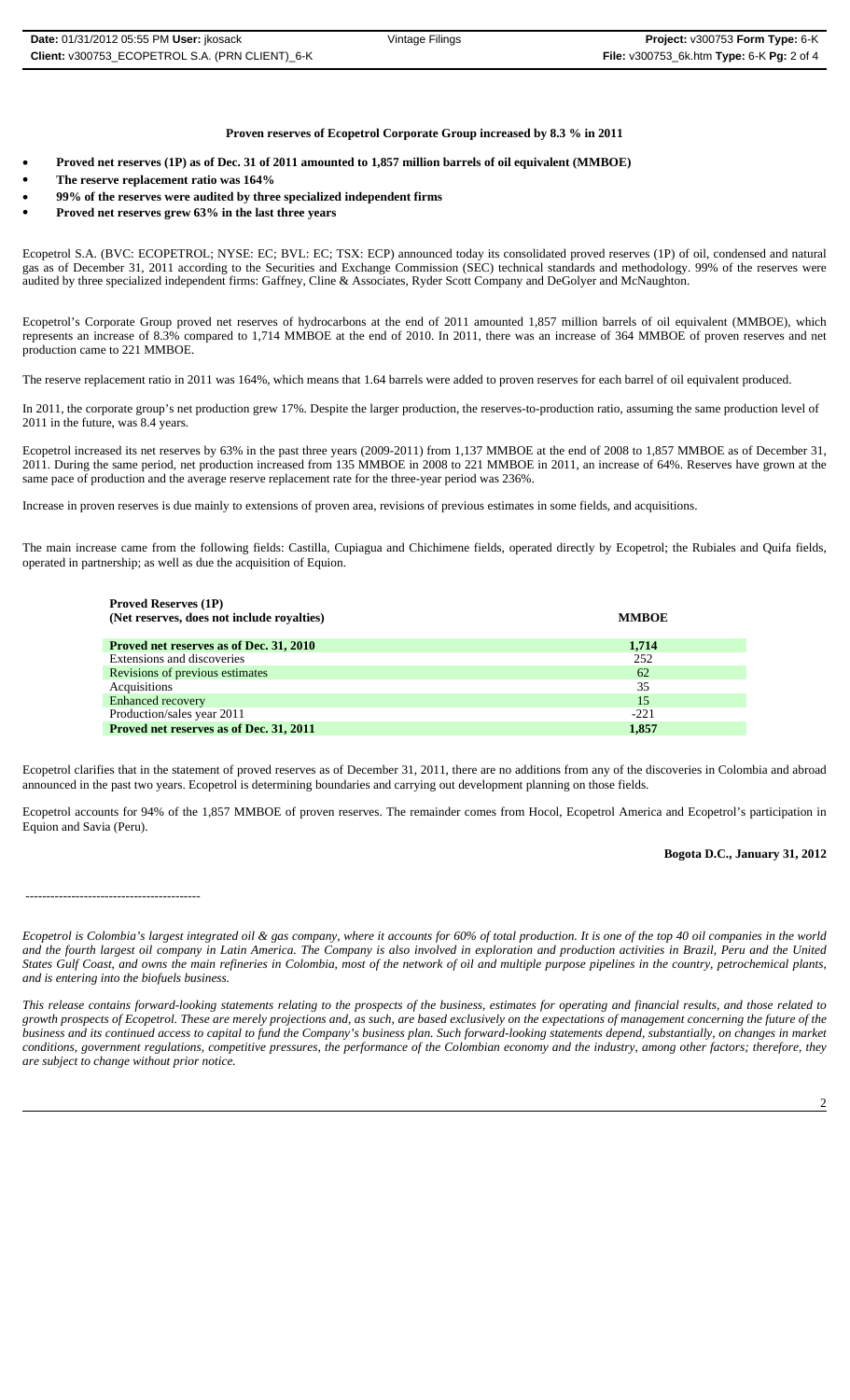3

#### **Contact us for any additional information:**

**Investor Relations Alejandro Giraldo** Phone: +571-234-5190 Email: investors@ecopetrol.com.co

# **Media Relations (Colombia)**

**Mauricio Téllez** Phone: + 571-2345377 Fax: +571-2344480 Email: mtellez@ecopetrol.com.co